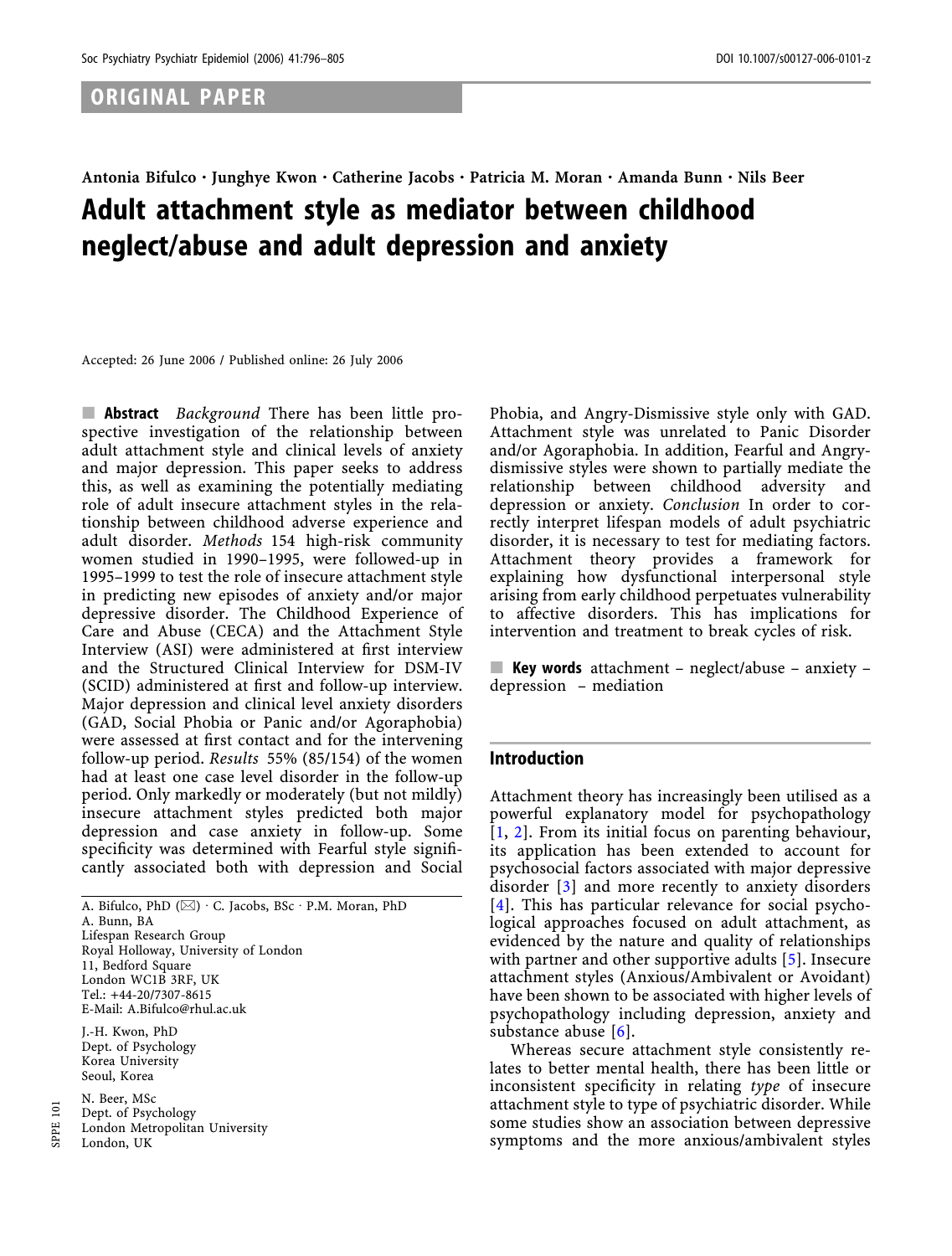such as 'Preoccupied/enmeshed' [7] and 'Fearful' [8], others have highlighted 'Avoidant' styles [9]. Yet other studies have shown no differentiation with both of the insecure styles relating to depression [6]. Fewer studies have examined anxiety disorder as an outcome, but associated styles include Preoccupied [2, 4] and 'Unresolved' classifications [10].

Failure to reliably replicate specificity of style to disorder has been attributed to the wide divergence of measures and categorisations of attachment styles [4]. Future research into associations between different attachment styles and different types of disorder needs to investigate related psychosocial factors and potential mediation in order to increase our understanding of the underlying processes involved.

Attachment theory has been adopted as a framework for understanding the relationship between social support and depression [e.g. 3, 11] and is beginning to be similarly utilised for anxiety disorders [12]. There is empirical evidence that deficiencies of social networks are relevant for increased vulnerability to both depression and anxiety disorders. Although there has been more extensive investigation of the role of poor support in depressive vulnerability [13], there is also increasing evidence that anxiety disorders, particularly Social Anxiety, are related to decreased social networks [14], impaired relationship functioning [15] and distorted perceptions of the self as being devalued in social interactions [16]. Davila and Beck [17] in a series of 168 young adults with anxiety, found that higher levels of social anxiety were correlated with poorer inter-personal styles showing less assertiveness, more conflict avoidance, more avoidance of expressing emotion and greater interpersonal dependency. Lack of assertiveness and overreliance on others mediated the relationship between social anxiety and inter-personal stress [17]. Social anxiety was found to be associated with both avoidance (through lack of assertiveness) and dependence (over-reliance on others). This is consistent with the category of Fearful attachment style characterised by its conflicting needs for intimacy and independence [18]. Eng and colleagues [4] examined social anxiety and attachment in an adult clinic population and found that Preoccupied attachment style was associated with less comfort in relationships, less trust and more anxiety at rejection and abandonment. Both the fear and the expectation that others will provide negative evaluation, is argued to be at the base of such responses [19].

A central tenet of attachment theory is a lifespan approach whereby the origins of insecure attachment style stem from adverse childhood experience [20]. Inconsistent and insensitive parenting, along with parental separation and more extreme experiences of neglect and abuse, have all been identified as aetiological precursors of latter attachment difficulties [11, 21]. These early adverse experiences are also

frequently associated with major depressive and anxiety disorders in adulthood [22–24]. The attachment model closely parallels other psychosocial models of affective disorder. For example, the stress model investigated by Brown, Harris and colleagues, which identified childhood neglect/abuse, poor support and low self-esteem as vulnerability factors for depression, has close parallels with attachment models [25]. However, testing the attachment model with reliable measurement and in prospective study designs to determine causal relationships is still relatively rare. There is a clear need not only to further elucidate the relationship of childhood adversity in relation to types of attachment style, but also to examine whether attachment style has a mediating role in the relationship between childhood adversity and depressive and/or anxiety disorders. The mediating role is important in understanding early life impacts and their perpetuation or discontinuity [21, 26, 27]. This is best tested in a prospective design where the reporting of attachment style and disorder are separated and the time order more easily determined.

Previous investigation of a contextualised, support-focused interview—the Attachment Style Interview (ASI)—has shown a significant association with major depression in a largely high-risk communitybased sample of women [28]. This association held for insecure styles—Enmeshed, Fearful and Angry-Dismissive—but not for those categorised as Withdrawn. This also held only at more dysfunctional levels of such styles (i.e. those categorised as 'markedly' or 'moderately' insecure), determined by poor ability to make and maintain supportive relationships together with more extreme attitudes of inter-personal avoidance or dependence, fear or anger. In contrast, those with only 'mildly' insecure styles were at no higher risk of disorder than those 'clearly secure' when concurrent disorder was controlled. High levels of insecure attachment style were significantly associated with the experience of childhood neglect, physical or sexual abuse. In particular Fearful and Angry-Dismissive styles had the highest correlation with adverse childhood experience [11]. The same interview assessment used in a cross-European/US study of postnatal depression showed that the interview could be used reliably in a number of settings across Europe and the USA and that insecure attachment style related to depression in the maternity context, including postnatal depression assessed prospectively [29].

The analysis presented here aims to reinvestigate the relationship between attachment style and disorder using the ASI in a follow-up of a previously reported series [28]. It adds to the previous study by investigating the relationship prospectively and examining outcomes for anxiety disorders in addition to major depressive disorder. In also tests the medi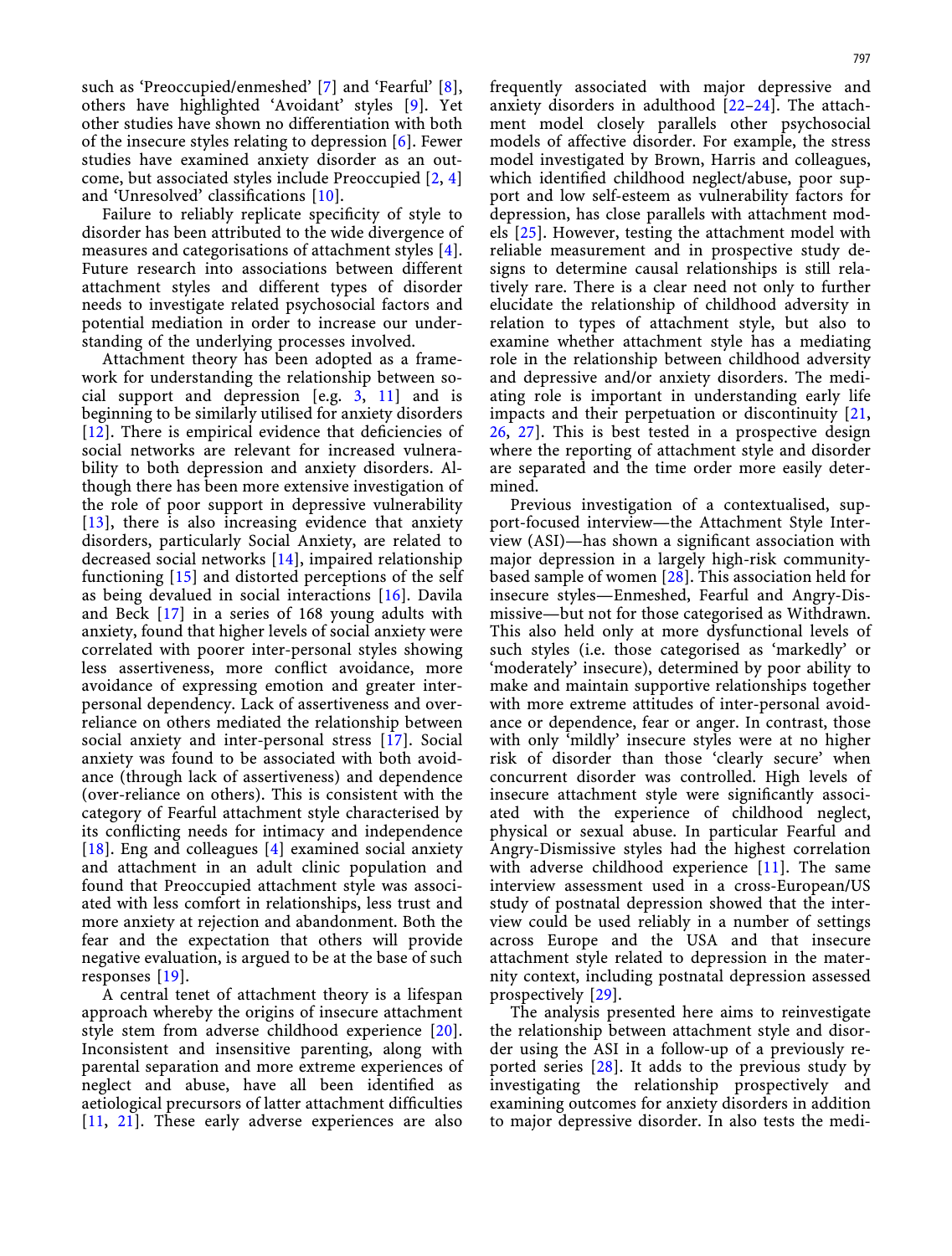ating properties of attachment style in the relationship between childhood adversity and adult depressive and/or anxiety disorder.

Three hypotheses were tested:

- (1) Insecure attachment styles are significantly associated with new episodes of anxiety disorders and/or major depression;
- (2) Childhood neglect/abuse is associated with insecure attachment style.
- (3) Insecure attachment styles mediate the relationship between childhood adversity and affective disorder.

In addition, the specific relationship of type of attachment style to childhood adversity and different disorder outcomes is explored.

## Method

## Sample

The sample consisted of 154 community women aged between 26 years and 59 years, originally studied in 1990–1995, who agreed to a follow-up interview an average of three years later as part of an MRC funded programme. The sample was selected from North London GP practices [22, 30]. The two-stage selection involved sending out a large number of screening questionnaires (7,000 with 45% response rate) in order to determine suitability by the presence of either childhood or adult vulnerability characteristics (40% of screen)<sup>1</sup>. Suitable individuals were then interviewed. Full details of the original sample selection are given elsewhere [28].

The current follow-up in 1995–1999 focused on selecting individuals in three groups: one selected at original contact for adult vulnerability characteristics, another for childhood vulnerability characteristics, and one as a comparison group. Good compliance (80%) was achieved for the women approached for re-interview. $2$  The three groups of women were selected as follows:

#### Adult vulnerability ( $n = 57$ )

Women were selected for the first phase of the study, on the basis of having poor support (defined as negative interaction with partner or lack of close confidant) or because of conflict with a child in the household. All the women had at least one child living at home. The original series of 105 reduced to 95 in contact at the end of the first prospective period (1995) and 21 were not approached due to absence of family members suitable for the intergenerational component of a parallel study [31]. Of the remaining 74, 77% (57) agreed to be re-interviewed at follow-up. This represented 60% of the original series. Analysis of first interview information shows that this group did not differ at interview 1 from the full series of 105 in terms of demographic or risk characteristics (figures available on request).

Childhood vulnerability ( $n = 55$ )

The original series of 60 women were selected for adverse childhood experience under age 17 and having a sister within 5 years of age also agreeing to interview. Within each sister pair only the initially screened woman was contacted for follow-up. Of these, 77% (46) agreed to the follow-up. Where a woman refused or was unavailable her sister was approached as a replacement, with an extra 9 women included in this way.

#### Comparison series ( $n = 42$ )

The original comparison women were recruited as consecutive responders to the screening questionnaire from the North London surgeries, if they had a sister within 5 years of age also agreeing to interview. The 40 women originally screened were approached for follow-up and 88% (35) agreed to be re-interviewed. For the 5 unavailable, a sister was approached and agreed to be a replacement. An additional 2 women from the sisters group were also approached for a parallel inter-generational project and included.

The childhood and attachment assessments were undertaken in the first phase of the study together with psychiatric disorder. A further psychiatric assessment was made at follow-up interview to reflect the intervening time period an average of 3 years (range 1–4). After establishing the prevalence of risk factors in these groups, the bulk of the following analysis is completed on the combined groups in intra-individual analysis. In terms of demographics around a third of the women (35%) were working-class, over two thirds (67%) were in employment, just over half were married or cohabiting (55%) and most (76%) were mothers, with just under a third of the series (26%) single mothers at first interview. All women were interviewed in their own homes at both waves of the study.

Ethical permission was granted by Islington LREC, with signed consent obtained at both stages of the study.

#### $\blacksquare$  Measures

The predictor variable was childhood adversity and different attachment styles acted as both predictors and potential mediators of disorder. The predictors were assessed at first interview and the criterion variables of episodes of anxiety and depression were measured at first and follow-up interviews covering the full intervening period.

#### (1) Childhood Experience of Care and Abuse (CECA)

Adverse childhood experience was assessed by means of the CECA interview [32]. This investigator-based interview measures adverse experiences before age 17, including neglect, physical and sexual abuse. It has good reliability and validity [30].

(a) Neglect was defined in terms of parents' disinterest in material care (feeding and clothing), health, schoolwork and friendships, encompassing each natural parent and parent surrogate with whom the child lived for at least 12 months prior to age 17. Neglect was quantified by means of a four-point scale (marked, moderate, some/mild and little/none). A rating of severe neglect (marked or moderate) required at least two or more indicators of neglect over a 12-month period.

(b) Physical abuse was defined as physical attacks by parents or other older household members and measured on a 4-point scale. A range of attacks were assessed but those rated as severe (marked or moderate) were usually repeated and potentially harmful attacks with implements such as belts or sticks or by means of punching or kicking.

(c) Sexual abuse involved physical contact or approach of a sexual nature by any adult (excluding consensual sexual contact with peers). Severity was again measured by means of a 4-point scale. Severe sexual abuse (marked or moderate) included all repeated sexual contacts with an adult or single incidents of a serious nature such as rape or sexual contact with a family member.

<sup>&</sup>lt;sup>1</sup>Compliance with original interview was 61%, with 22% refusal. The remaining 25% proved unsuitable in a paired sister-group subset because the sister proved unobtainable.

 $2A$  proportion of the original sample were not contacted for followup, these included (a) the sisters of a subgroup recruited for validating the childhood information who lived outside the area  $(n = 98)$ , and (b) a small group of the women with adult vulnerability (21) who did not have relatives suitable for study in the parallel inter-generational investigation. The numbers selected for follow-up therefore represented around half of the original series.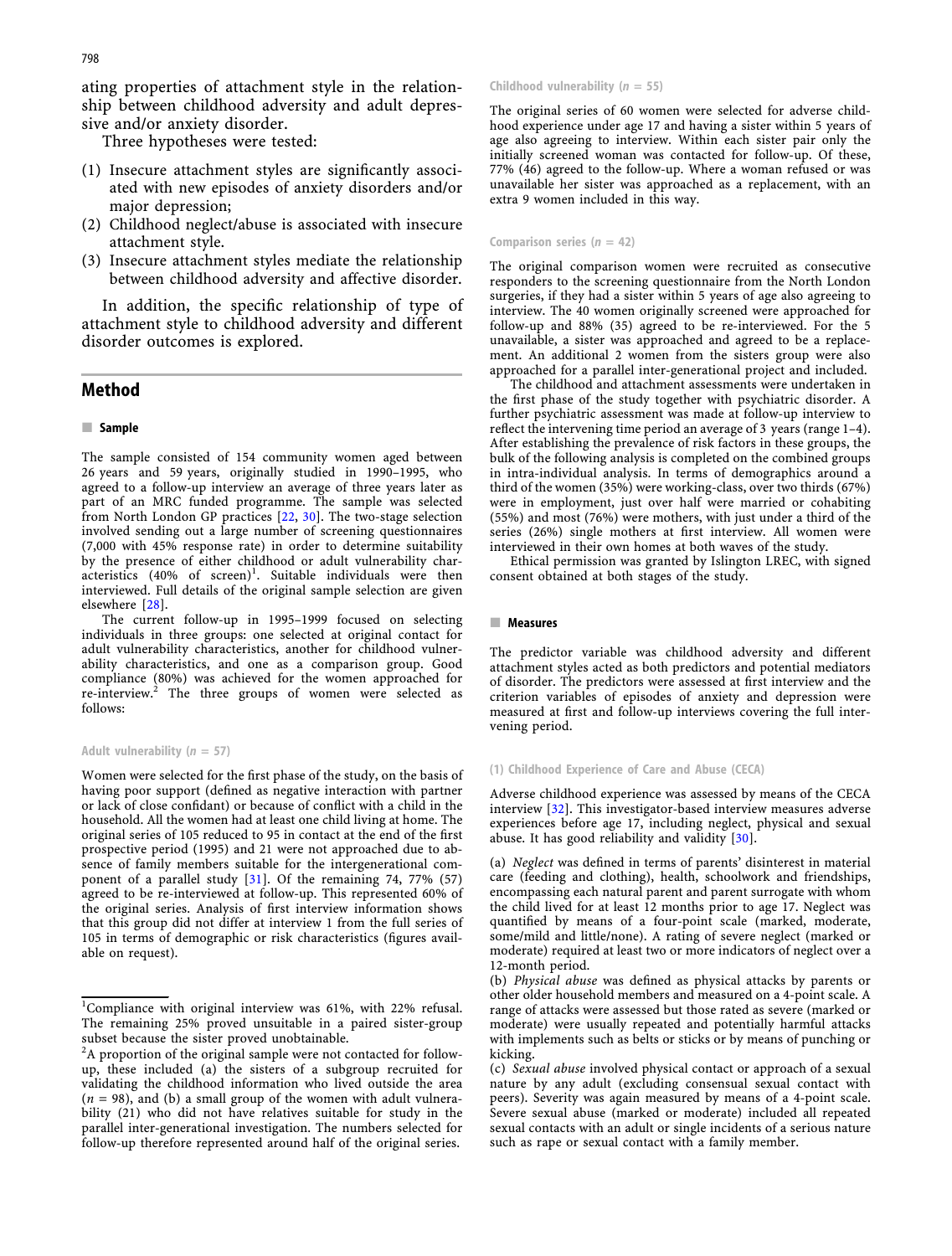#### **Table 1** Basic model in the analysis (variables and measures)

| Predictor variable (X)                                                  | Potential mediators (M) (also predictor variables)                                       | Criterion variables (Y)                                                             |
|-------------------------------------------------------------------------|------------------------------------------------------------------------------------------|-------------------------------------------------------------------------------------|
| Childhood adversity (CECA)<br>Neglect<br>Physical abuse<br>Sexual abuse | Insecure attachment styles (ASI)<br>Enmeshed<br>Fearful<br>Angry-dismissive<br>Withdrawn | Psychiatric disorder in study period (SCID)<br>Anxiety disorder<br>Major depression |
| Dichotomous index of Neglect/abuse                                      | Dichotomous indices of marked/moderate levels of each style                              | Either anxiety or depression                                                        |

Reliability of ratings was increased through reference to manualised benchmarked examples and consensus team agreement. By aggregation of all three subscales of adverse childhood experiences, a dichotomous index of childhood neglect/abuse was constructed accounting for any one severe experience of either neglect or physical or sexual abuse before age 17.

#### (2) Attachment Style Interview (ASI)

The ASI is an investigator-based interview [28] assessing attachment styles based on the ability to make and maintain supportive relationships together with attitudes about closeness to/ distance from others and fear/anger in relationships. Inter-rater reliability and other psychometric properties of the measure are good [28, 29]. The ASI provides a global assessment of support by incorporating the quality of relationship with the partner and up to two very close adults. The criterion of having at least two supportive relationships provides the framework for a judgement of good 'ability to make and maintain relationships' which in turn provides the basis for rating the degree of attachment security. In addition seven attitudinal ASI-scales are scored to determine types of avoidance (e.g. mistrust, constraints on closeness, high self-reliance and fear of rejection) and anxious/ambivalence (e.g. desire for engagement, fear of separation and anger). These attitudinal scales enable a classification of both the type of insecure attachment (Enmeshed, Fearful, Angry-dismissive, Withdrawn or Clearly Secure), and the degree of insecure attachment style (markedly, moderately, mildly or not insecure). Reliability of these ratings was increased by reference to benchmark manual examples and use of consensus team agreement on all ratings.

The total ASI scale allowed for assessing each of the four insecure attachment styles (Enmeshed, Fearful, Angry-Dismissive and Withdrawn) at three levels (marked, moderate, or mild). In order to contrast the styles in the analysis the final 13-point scale was disaggregated into dichotomous dummy variables representing marked/moderate levels of each of the four insecure styles versus 'mild' levels or clearly secure.

#### (3) Structured clinical interview for DSM-IV (SCID)

The SCID [33] was used to measure the outcome (criterion) variables within the average three-year follow-up period. Assessment of anxiety disorders encompassed Generalised Anxiety Disorder (GAD), Panic Disorder and/or Agoraphobia and Social Phobia. A dichotomous index of case anxiety in the follow-up period reflected diagnosis of any one of these disorders. In addition, major depressive disorder was also assessed and a dichotomous index of either major depression or case anxiety was derived. Presence of case level anxiety and/or depression at point of first interview  $(N = 51)$  was used as an exclusion criterion for certain analyses in order to control for attachment ratings which may have been confounded with ongoing disorder. An assessment was also made of lifetime previous episodes of disorder from the age of 17 up until the first interview. An index of lifetime disorder including chronic (12 months or more) or recurrent (2 or more) episodes was used to denote significant history of affective disorder.

#### $\blacksquare$  Model and statistical analyses

Table 1 represents the model studied based on logistic regression analysis. Thus childhood experience was the predictor variable (X) insecure attachment styles both predictor variables and potential mediators (M) and adult disorder the criterion variable (Y). Due to the dichotomous nature of all variables binary logistic regression analyses were conducted using SPSS (version 12.0 for Windows) to examine the relationship of the independent variables to disorder outcome.

The mediational hypotheses were tested by means of the well established, and still widely used, approach of Barron and Kenney [34]. A variable is said to mediate the relationship between a predictor and an outcome variable (criterion) if the predictor first has an effect on the mediator variable and this in turn influences the outcome variable. Barron and Kenny's 1986 approach to establish mediation incorporates testing a series of regression models in terms of the three inherent assumptions:

- 1) The predictor variable (X) must significantly effect the criterion (Y);
- 2) The predictor (X) must also be shown to significantly effect the mediator (M)
- 3) The mediator (M) must have a significant effect on the criterion (Y) in the third equation when controlling for the predictor (X). To test this logistic regression analyses has to be carried out, using—in this analysis—X (childhood adversity) and M (insecure attachment style) as predictors, and Y(depression or anxiety) as the outcome or criterion variable. Total and partial mediation can be differentiated by the final odds-ratio of X and M predicting Y, where X (childhood adversity) is no longer significantly related to Y (depression or anxiety). Where this odds-ratio reduces to zero, the mediation is total.

Finally binary log-linear path analysis was used to identify significant path coefficients of childhood experience and different attachment styles and disorder. Path analysis is suitable for use with dichotomous and observed variables with single indicators to identify potential causal pathways [35]. The required time ordering of variables was aided by the prospective nature of the design with regard to new episodes of disorder.

#### Results

## $\blacksquare$  (1) Prevalence of risks and disorder

#### (a) Disorder

Rates of case anxiety and major depression in the follow-up period were similar at 36% (56/154) and 40% (62/154) respectively, with 55% (85/154) of the series having at least one disorder in the follow-up period and 23% (35/154) having both comorbidly. GAD proved the most prevalent form of anxiety disorder at 20% (30/154), around twice as common as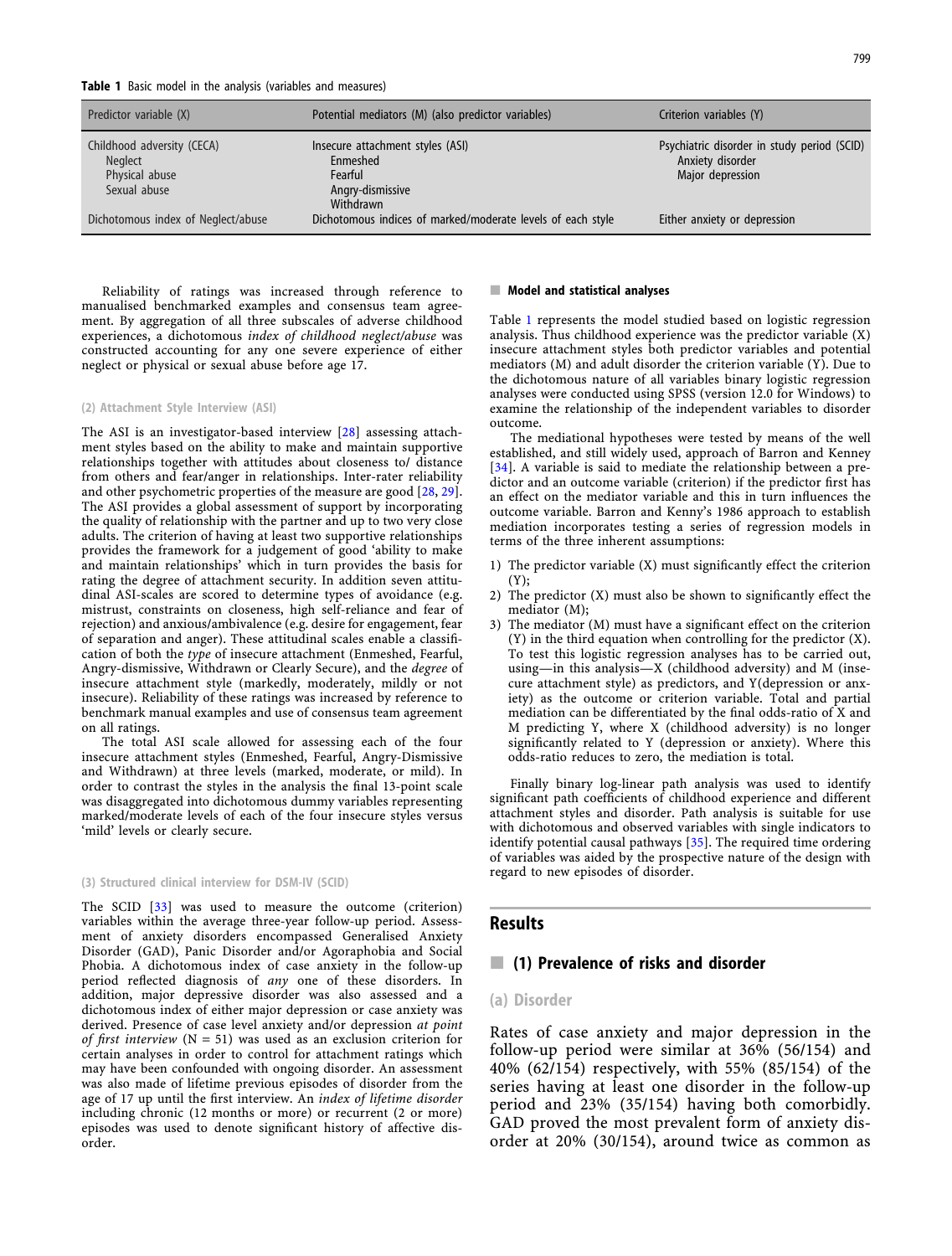| Degree of insecurity | Major Depression (MD)     | Case Anxiety (CA)                  | MD or CA during             |
|----------------------|---------------------------|------------------------------------|-----------------------------|
| in Attachment style  | during follow-up $\%$ (n) | during follow-up $\%$ ( <i>n</i> ) | follow-up $\%$ ( <i>n</i> ) |
| Marked               | 83 (10/12)                | 58 (7/12)                          | 92(11/12)                   |
| Moderate             | 47 (29/62)                | 50(31/62)                          | 73 (45/62)                  |
| Mild                 | 30(8/27)                  | 30(8/27)                           | 44 (12/27)                  |
| Little/none          | 28 (15/53)                | 19(10/53)                          | 32 (17/53)                  |
| X2, 3 df             | P < .002                  | P < .002                           | P < .0001                   |

Social Phobia at 10% (15/154) or Panic and/or Agoraphobia at 12% (18/154). Expected differences in rates of overall disorder were found between the comparison group (18%) and the two vulnerable groups: 44% for the adult risk group compared to 39% for the child risk group ( $P < 0.01$ ).

Because of the high-risk nature of the series, and their age, the disorder experienced during the study period was usually not a first episode of disorder. In the series as a whole 40% (61/154) had experienced lifetime chronic or recurrent disorder prior to interview 1. The presence of lifetime previous disorder was more common among individuals also experiencing disorder in the follow-up period: 57% (48/85) versus 19% (13/69) with no disorder at follow-up  $(P < 0.0001)$ . As expected, rates of previous chronic or recurrent lifetime disorder in the vulnerable groups were higher (33% for the adult risk group and 58% for the childhood risk group) than the comparison group (24%,  $P < 0.001$ , 2df). Therefore the resulting analysis concerns prediction of a particular recent episode of disorder, not of first onset of disorder, for more than half of the series. In addition 51 women were identified as being in episode at point of first interview when attachment style was assessed and are excluded for certain of the analyses below.

## (b) Attachment security

48% (74/154) of the full series displayed highly (i.e. markedly or moderately) insecure attachment styles, 18% (27/154) showed only mildly insecure styles, and 34% (53/154) had a clearly secure attachment style. Highly insecure style was positively related to membership in one of the two vulnerability groups: 65% (37/ 57) in the adult risk group and 51% (28/55) in the child risk group had highly insecure style, compared to only 22% (9/42) in the comparison group ( $P < 0.0001$ ,  $df = 2$ ). Fearful attachment style was the most prevalent style at 23% (35/154), around three times more common than Enmeshed style with 7% (11/154) or Withdrawn style with 8%, (12/154) and twice as prevalent as Angry-dismissive style with 10% (14/154).

## (c) Childhood adversity

Severe neglect, physical or sexual abuse occurred in 59% (91/154) of women in this high-risk series. The rate in the comparison series was  $24\%$  ( $P < 0.001$ ) similar to the representative rate for women found in the same inner-city area in prior studies [32]. The rate in the combined high-risk group was 72% (81/112), this high rate in part due to the selection criteria.

## $\blacksquare$  (2) Attachment style and new episode of disorder

## (a) Degree of insecure attachment

Degree of insecurity was significantly related to both Major Depression and Anxiety outcomes (see Table 2). Consistent with previous analyses, only marked and moderate levels of insecure style were significantly associated with the combined disorder outcome (major depression and/or case anxiety) in follow-up, whereas mild levels of insecurity did not relate to disorder prospectively (see Table 2). These significant associations remained after controlling for disorder at point of first interview ( $N = 51$ ), with rates of 80% (4/5), 54% (19/35), 29% (6/21) and 17% (7/42) respectively for marked, moderate, mild and no insecurity among the 103 with no disorder at first contact ( $P < 0.001$ ). Although there was some suggestion that mildly insecure style might have been related to case anxiety, this was not supported by logistic regression analyses. Logistic regression showed that marked/moderate insecurity significantly related to disorder in follow-up  $(OR = 6.67,$ Wald = 12.99, 1df,  $P < 0.001$ ) whereas mildly insecure attachment did not add to the model ( $OR = 2.00$ , Wald = 1.18, 1df, NS) nor did the sample group membership ( $OR = 1.05$ , Wald = 0.04, 1df, NS) when controls were made for disorder at first interview (overall goodness of ft of model = 70.87%).

## (b) Type of insecure attachment style

Overall attachment style (as measured by the total ASI scale reflecting both type and degree of insecurity) was highly correlated with all disorder outcomes apart from Panic and/or Agoraphobia. Thus it related to both major depression and case anxiety in the followup period, as well as social phobia and GAD (see Table 3, row 1). Cases of comorbidity (those with two or more disorders), were not associated with any increased levels of insecure attachment. When separate analyses for each type of insecure attachment style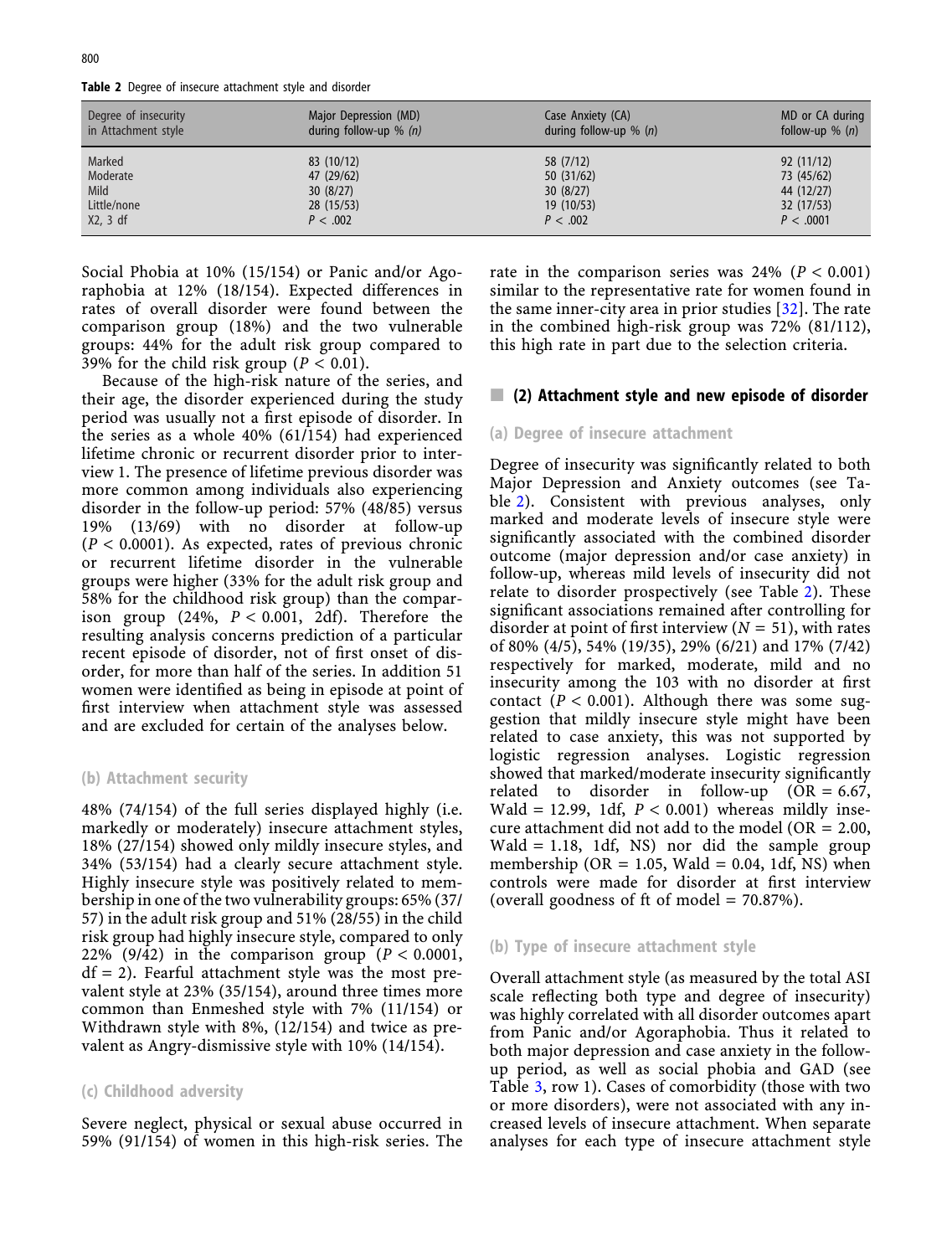Table 3 Type of highly insecure attachment style and correlations with disorder in follow-up period

| Attachment style                                                                                                | DSM disorder in follow-up period                                                   |                                                                                       |                                                             |                                                                            |                                                                         |                                                                              |
|-----------------------------------------------------------------------------------------------------------------|------------------------------------------------------------------------------------|---------------------------------------------------------------------------------------|-------------------------------------------------------------|----------------------------------------------------------------------------|-------------------------------------------------------------------------|------------------------------------------------------------------------------|
|                                                                                                                 | Social Phobia                                                                      | B<br>GAD                                                                              | Panic/Agoraphobia                                           | Case Anxiety (CA)<br>A. B or C                                             | Major<br>depression (MD)                                                | Major Depression<br>or Case Anxiety                                          |
| Overall scale (13 points) (Pearson's r)<br>Enmeshed*<br>Fearful <sup>*</sup><br>Angry-Dismissive*<br>Withdrawn* | 0.17, P < 0.02<br>$0.006.$ NS<br>0.16, $P < 0.02$<br>$0.10$ NS<br>10 <sub>ns</sub> | 0.21, P < 0.008<br>0.008, N <sub>S</sub><br>$0.08.$ NS<br>0.24 P < 0.001<br>$0.03$ NS | $0.08.$ NS<br>0.006 NS<br>0.05 NS<br>$0.12$ NS<br>$0.12$ NS | 0.30 P < 0.0001<br>$0.03$ NS<br>0.16 P < 0.03<br>0.17 P < 0.004<br>0.01 NS | 0.20 P < 0.01<br>$0.04$ NS<br>0.17 P < 0.02<br>0.01 NS<br>0.09 P < 0.05 | 0.40 P < 0.001<br>$0.02$ NS<br>0.18 P < 0.003<br>0.12 P < 0.006<br>$0.03$ NS |

 $*$  Dichotomous 'markedly or moderately' insecure style versus rest. Kappa used as most suitable correlation for  $2 \times 2$  cross-tab

were conducted on dichotomous variables, it emerged that whereas Enmeshed and Withdrawn<sup>3</sup> style had little association with disorder, Fearful and Angry-Dismissive styles were significantly correlated with various disorders. Specifically, Fearful style related to social phobia, overall case anxiety and major depression (Table 3, row 4). Angry-dismissive style related to GAD and overall Anxiety (Table 3, row 5).

## (c) Childhood experience and attachment style

Overall attachment style was significantly associated with childhood neglect or abuse  $(r = 0.30,$  $P < 0.0001$ ). Childhood adversity showed a dose-response effect in its relation to degree of insecurity of attachment style. Thus the proportion with childhood adversity was 92% (11/12) in those markedly insecure, 74% (46/62) in those moderately insecure, 52% (14/ 27) in those mildly insecure and 38% (20/53) in those clearly secure  $(P < 0.0001, df = 3)$ . When the full attachment scale was examined in relation to childhood neglect/abuse, there was evidence of an increased rate through all the insecure styles (with rates ranging from 64% to 88%) compared to only to 43% for those securely attached  $(P < 0.001)$ . However examining each dichotomous highly insecure style in relation to the childhood adversity index showed significant associations only for Fearful  $(K = 0.19,$  $P < 0.01$ ) and Angry-Dismissive ( $K = 0.10, P < 0.01$ ) and not for Enmeshed  $(K = 0.02, \text{ ns})$  or Withdrawn  $(K = 0.04, \text{ns})$  styles.

(d) Childhood experience, attachment style and adult disorder

Binary logistic regression confirmed that only Fearful and Angry-dismissive styles were significantly related to new episodes of depression or anxiety in the follow-up period, and that childhood adversity no longer related to disorder when attachment styles were inTable 4 Childhood experience and attachment style – outcome depression or anxiety in follow-up (Disorder at interview 1 added as a control variable)

| Attachment style (Markedly or<br>moderately insecure style versus rest) | 0R    | Wald | P         |
|-------------------------------------------------------------------------|-------|------|-----------|
| Enmeshed style                                                          | 1.95  | 0.52 | <b>NS</b> |
| Fearful style                                                           | 6.36  | 9.70 | .002      |
| Angry-dismissive style                                                  | 14.36 | 9.10 | .003      |
| Withdrawn style                                                         | 3.11  | 1.76 | <b>NS</b> |
| Childhood adversity                                                     | 0.84  | 0.12 | <b>NS</b> |

Goodness of fit of model  $= 73.8\%$ 

cluded. (This also held when both group membership and disorder at first contact were entered as control variables). (Table 4)

Binary log-linear path analysis was undertaken to examine the relationship between childhood neglect/ abuse (predictor variable), highly insecure attachment styles (potential mediator variables) and the outcome (criterion variables) anxiety and/or depression in the follow-up period. Figure 1 shows the significant path coefficients between childhood neglect/abuse and highly Fearful or Angry-Dismissive attachment styles, and between these and depression/anxiety in the follow-up period.

Tests of a mediating role of Fearful and Angrydismissive attachment styles in the relationship between childhood adversity and anxiety/depression at follow-up were carried out. Figure 2 summarises the results of the three separate analyses using binary logistic regression for anxiety or depression (based on the results shown in the Appendix). Childhood adversity dropped out of the model once Fearful or Angry-Dismissive attachment styles were simultaneously examined in terms of both criteria disorder (anxiety and/or major depression). However, given that the resulting non-significant odds-ratio from childhood adversity to disorders was higher than zero  $(OR = 1.42)$  only partial mediation can be claimed.

## **Discussion**

Insecure attachment style was predictive of new episodes of anxiety disorders and major depression in a high-risk series of community women within an

<sup>&</sup>lt;sup>3</sup>Withdrawn style had a modest association with depression, but this disappeared when controls were applied for disorder at interview 1.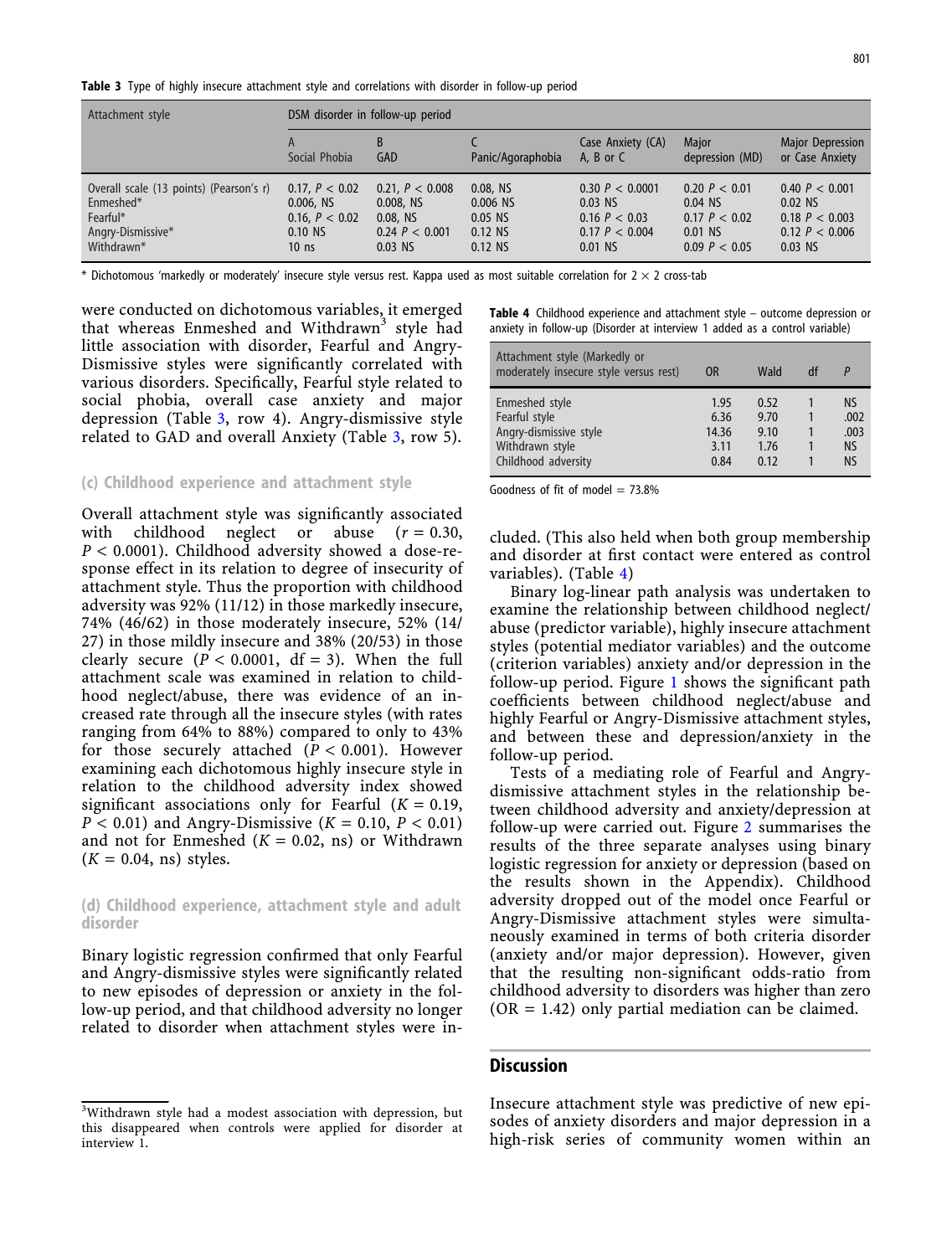



Fig. 2 Results of mediation tests in diagrammatic form

c= 1.42, NS

## $\blacksquare$  Limitations

NEGLECT/ ABUSE<17

The study's inherent limitations will be briefly addressed:

CASE ANXIETY or MAJOR DEPRESSION IN FOLLOW-UP

- 1. The sample was highly selected, consisting of mainly high-risk women. Although compliance among these individuals with follow-up interview was high, there is a need for future research to replicate the findings on representative series (and those including men) to test the generalisability of the model.
- 2. Despite the study's prospective design, retrospective measures had to be utilised for childhood adversity and these were assessed at the same point as the attachment style assessment. Although the CECA measure is shown to be robust retrospectively, resulting from its thorough questioning and scoring procedure, the procedure incorporates risk of biased retrospective reporting.
- 3. Due to the original study selection criteria, and the epidemiological rather than experimental design, it was impracticable to control in the selection for lifetime disorder and that occurring in teenage years. Thus the implications of the analysis are limited to recent, often recurrent, adult episodes with the impact of early life disorder or first onset not examined. In addition issues of recent chronic disorder become a complicating factor in this prospective design in seeking new onsets of disorder. In addition the high

intervening follow-up period. The relationship held for GAD and Social Phobia, but not for Panic Disorder and/or Agoraphobia. Analysis of the type of highly insecure style showed that Fearful and Angry-Dismissive styles represented the two insecure attachment types most consistently related to disorder. In terms of specificity, while Fearful style related to social anxiety, Angry-Dismissive style related to GAD. Also, while Fearful style related both to Anxiety Disorder and to Major Depression, Angry-Dismissive style related only to Anxiety Disorder and not to Major Depression. The hypothesised relationship between childhood neglect/abuse and insecure attachment style was confirmed, with Fearful and Angry-dismissive styles again the most highly associated. Furthermore Fearful and Angry-dismissive attachment styles were shown to partially mediate the relationship between childhood adversity and disorder.

The significant associations of Fearful and Angrydismissive styles with depressive disorder replicated the findings of an earlier study investigating a larger retrospective assessment of the same series [28]. However, in the larger series Enmeshed attachment style was also significantly associated with major depression. This was not replicated in the follow-up study. This somewhat unexpected finding - that such anxious/ambivalent attachment style was not associated with anxiety outcomes - may have been attributable to its low prevalence, features of the sample selection and controls implemented for disorder at first interview. For example, of eleven women with highly Enmeshed style at first interview, five were in episode of disorder, leaving only six to investigate for further prospective analysis. This 'attrition' rate is likely to have reduced the statistical power. However, even in the larger study series Enmeshed attachment style was not significantly associated with childhood adversity, thus excluding it as a potential mediating factor. Further investigation of Enmeshed attachment styles is needed to understand its relationship to early experience and disorder among samples where it is more prevalent, for example in younger age groups [13].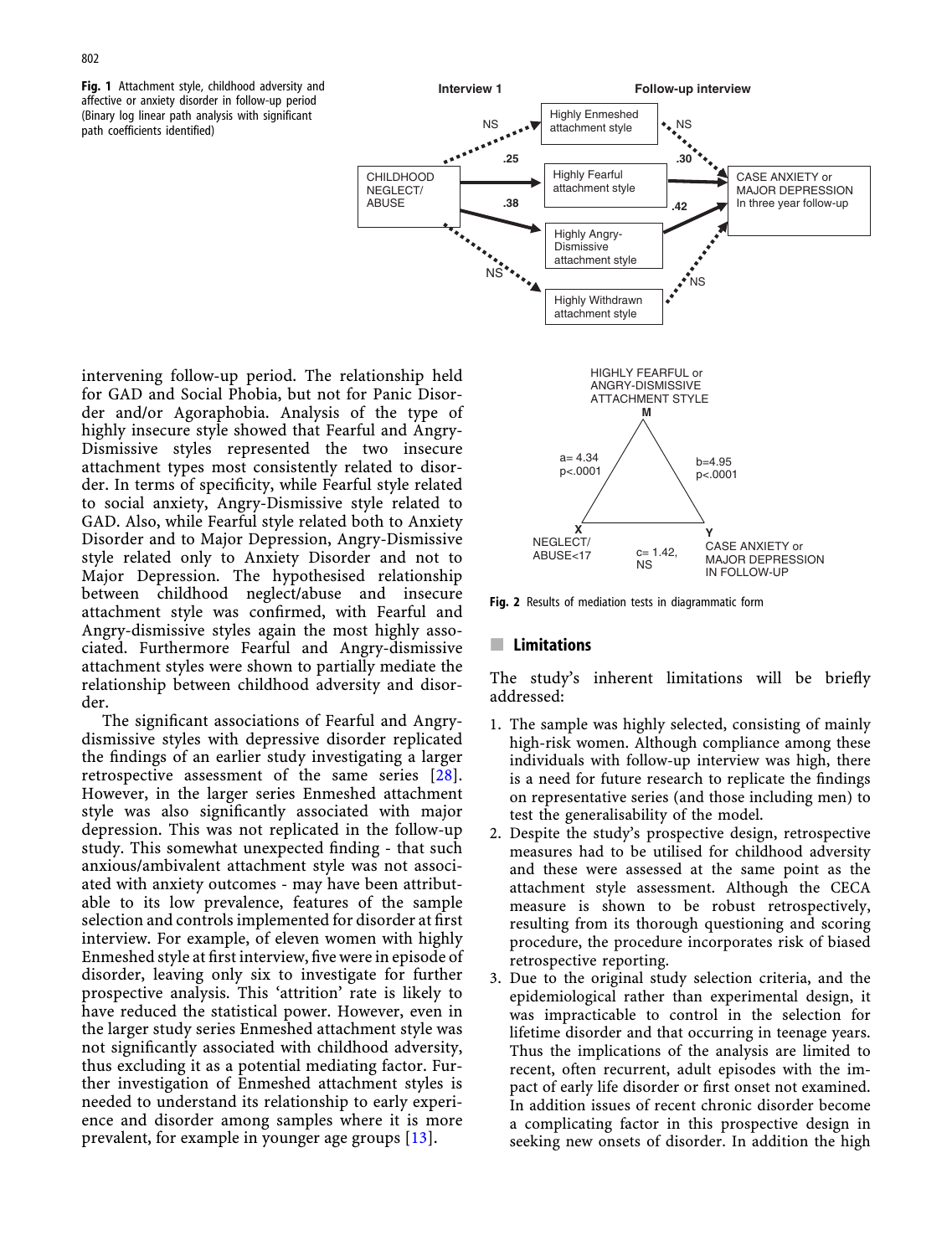co-morbidity of anxiety and depression makes the search for specificity of effects and any differentiation in types of attachment style in the mediation model more difficult to achieve.

4. The model presented here is incomplete as shown by the partial mediation, and this is likely to be due to the absence of a measure of recent stressors. Onsets of affective disorder are shown to be provoked by severe life events, with vulnerability factors such as insecure attachment style only being activated under stress [25]. Given that in attachment theory stress heightens attachment responses, this is also likely to have a significant impact on those who have no effective support figures and who have marked constraints on seeking effective help [3] making them more at risk for disorder at these crisis points.

## $\blacksquare$  Implications

Assessing severity of insecure style in addition to type of style is critical in understanding psychopathology outcomes. Only the ASI undertakes both. This analysis replicates a prior one in showing that individuals with mild levels of insecure style had no significantly increased risk of disorder. Those judged to have 'mild' levels of insecurity typically had good capacity to develop supportive close relationships, but held negative cognitions, denoting avoidance (mistrust, fear of rejection and high self-reliance) or anxious/ambivalence (high need for company, fear of separation and anger). In contrast those with highly insecure styles had both poor ability to relate and access support and displayed high such negative cognitions.

This study's results provide evidence of specificity, albeit limited, regarding the associations between attachment styles and depression or anxiety disorder outcomes: Fearful and Angry-dismissive styles were the most consistently related to anxiety disorder. There was specificity found in the type of anxiety outcome, with Fearful Style significantly related to Social Anxiety and Angry-Dismissive style to GAD. Both of these styles incorporate socially avoidant characteristics, often associated with anxiety disorders: specifically Fearful individuals' desire for closeness co-exists with fear of rejection, and the Angry-dismissive hostile rejection of others with avowed self-reliance. Fearful style has overt characteristics linked with socially anxious attitudes around fear of closeness and expectation of rejection. Interpretations of the evolution of the style revolve around the simultaneous negative view of the self and of others, whereby social interactions are marred by the perception of the self as unlovable and others as rejecting and devaluing of self [18]. Thus individuals with a high need for approval and avoidance of disapproval are argued to be more prone to social anxiety. As children, those with parents who demonstrate

hostility, criticism, restrictiveness, coerciveness or lack of encouragement of skill development, who become fearful individuals develop expectations that social encounters readily result in relational devaluation, thus leading to social anxiety [12, 36].

The association between Angry-Dismissive style and GAD is less obvious. Key characteristics of this attachment style are avoidance as evidenced by over self-reliance, together with high levels of mistrust and anger towards others. The impact of the anger component has not yet been sufficiently investigated in the attachment literature. However, Bowlby viewed interpersonal anger as arising from frustrated attachment needs, functioning as a form of protest behaviour directed at regaining contact with the attachment figure [1]. A fundamental conclusion of attachment research on infants is that anger follows unmet attachment needs and that threats or separation from attachment figures produce powerful angerrelated emotional responses such as terror, grief and rage (op cit). In response, chronic child frustration of attachment needs may lead to adult proneness to react with anger when relevant attachment cues are present thus linking both anger and anxiety states. Angrydismissive styles may perpetuate characteristics of childhood anger related to threat of separation.

It is also important to consider why Angry-dismissive style does not relate to depression. Other studies have shown avoidant styles to be unrelated to depression, with the style reflecting a defence against strong emotion [2]. However, typically such studies have not differentiated Angry-dismissiveness from Withdrawn style, a distinction only made in the ASI. The latter is as expected, unrelated to any affective disorder in this analysis. It is more likely that the anger component of the former is protective in some degree against sadness and depression.

Linkages have been established between hostility and anxious attachment styles. A study encompassing 120 men with treatment referrals for wife assault [37] found Fearful attachment style associated with the constellation of verbal and physical abuse. Dutton and colleagues argue that fearfully attached men experienced high degrees of both chronic anxiety and anger. However, the classifications utilised in the study [18] provided no category for angry avoidant style but only for fearful avoidant style. It would be interesting to examine if the more abusive males in the series would in fact have been assessed as Angry-Dismissive in the ASI classification. Further research is required to understand the relationship between fear and anger in attachment, and its association with anxiety outcomes.

## $\blacksquare$  Strengths and applications

This study is useful in establishing highly insecure Fearful and Angry-Dismissive styles as vulnerability factors for new episodes of both anxiety disorders and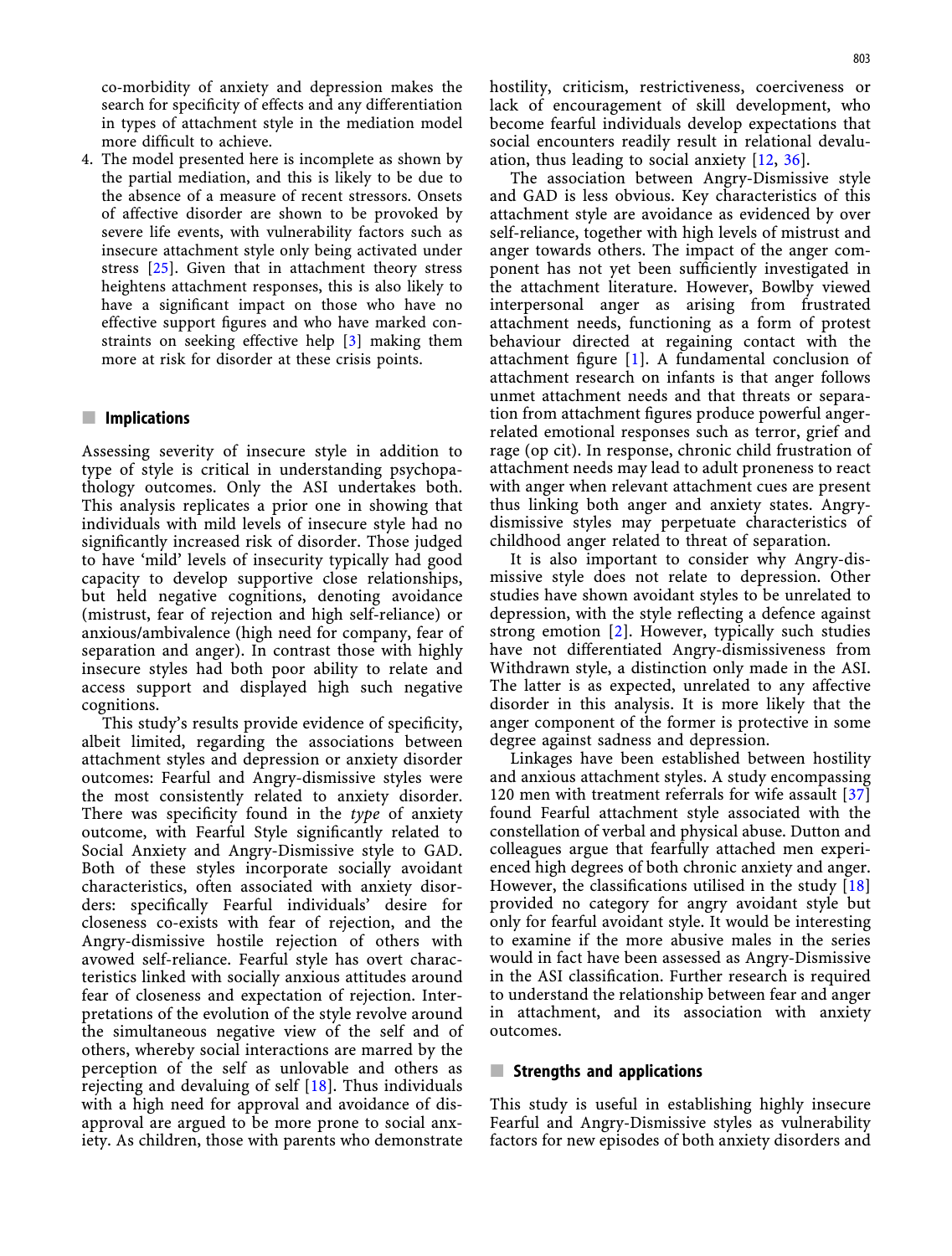major depression. Being able to determine these predictively provides a potential screening instrument for preventative interventions. Thus it may be possible to undertake preventative work with individuals whose attachment styles are assessed as highly insecure—perhaps in a series with previous episodes of disorder in order to prevent future relapse. Successful modification of such style may well be amenable to CBT or other psychotherapeutic techniques by focussing on behavioural and cognitive change around issues of closeness/avoidance and fear/anger in relationships. Modification of insecure attachment styles even to mild levels would be highly beneficial since these convey less risk of disorder.

The analysis of potentially mediating attachment styles (in the relationship between childhood adversity and adult disorder) provides the framework to infer causal pathways in development. Since not all individuals experiencing childhood adversity have increased risk of disorder, adult pathways perpetuating risk need to be identified. Given that the current analysis indicates only partial mediation, other concurrent factors need to be investigated in future research. Psychosocial stress models would indicate that low self-esteem, negative interaction with children, in addition to severe life events are likely to account for further mediation in a more holistic model and need more extensive investigation [25]. The mediating effects of attachment style between childhood adversity and adult disorder are crucial for understanding the nature of risk for affective disorder. As previous analyses have shown, childhood adversity is only associated with disorder in the minority of individuals – most survive in terms of adult psychopathology [38]. It is therefore necessary to identify those adult experiences through which risk is perpetuated so that well-timed interventions across the lifespan can be applied. This study has provided some stimulus to address such investigations in future research.

**E** Acknowledgements The research was supported by the Medical Research Council (programme grant G9827201). Professor Kwon was released on sabbatical from Korea University, Seoul, South Korea to work in the team and conduct analyses. We acknowledge the important contribution of Professor George Brown and Tirril Harris to the research programme. We would like to thank Rebecca Baines, Bronwen Ball, Kate Benaim, Joanne Cavagin, Lucie Reader, Helen Rickard, Katherine Stanford and Lisa Steinberg for data collection. Thanks are also due to Dr. Soumitra Pathare for checking reliability of psychiatric ratings and to Laurence Letchford for computer analyses. Finally, we are grateful to the Islington families who generously, and patiently, participated in this research over the two waves of study.

## Appendix

Logistic regression test of mediation: Highly Fearful or Angry-dismissive attachment style mediating the relationship between childhood neglect/ abuse and adult disorder.

| Regression analyses | Predictor (IV)                                                                                                                          | Criterion (DV)                                                                                                                                                     | Exp(B)/SE                                            |                                       |
|---------------------|-----------------------------------------------------------------------------------------------------------------------------------------|--------------------------------------------------------------------------------------------------------------------------------------------------------------------|------------------------------------------------------|---------------------------------------|
|                     | Childhood Neglect/abuse<br>Childhood Neglect/abuse<br>Childhood Neglect/abuse<br>Highly Fearful or Angry-Dismissive<br>attachment style | Anxiety or depression at follow-up interview<br>Highly Fearful or Angry-dismissive attachment style at interview 1<br>Anxiety or Depression at follow-up interview | 2.09(0.33)<br>4.34(0.40)<br>1.42(0.36)<br>4.95(0.41) | 0.02<br>0.0003<br><b>NS</b><br>0.0001 |

## References

- 1. Bowlby J (1973) Attachment and loss: vol 2. Separation: anxiety and anger, Basic Books, New York
- 2. Dozier M, Stovall KC, Albus KE (1999) Attachment and psychopathology in adulthood. In: Cassidy J, Shaver PR (eds) Handbook of attachment: theory, research, and clinical applications. The Guilford Press, New York, NY, USA, pp 497–519
- 3. Hammen CL, Burge D, Daley SE, Davila J, et al. (1995) Interpersonal attachment cognitions and prediction of symptomatic responses to interpersonal stress. J Abnormal Psychol 104:436– 443
- 4. Eng W, Heimberg R, Hart T, Schneier F, Liebowitz M (2001) Attachment in individuals with social anxiety disorder: the relationship among adult attachment styles, social anxiety and depression. Emotion 4:365–380
- 5. Stein H, Koontz AD, Fonagy P, Allen JG, Fultz J, Brethour JR, Allen D, Evans RB (2002) Adult attachment: What are the underlying dimensions? Psychol Psychotherapy: Theory, Res Practice 75:77–91
- 6. Mickelson KD, Kessler RC, Shaver PR (1997) Adult attachment in a nationally representative sample. J Personality Soc Psychol 73:1092–1106
- 7. Gerlsma C, Luteijn F (2000) Attachment style in the context of clinical and health psychology: a proposal for the assessment of valence, incongruence, and accessibility of attachment representations in various working models. Brit J Med Psychol 73:15–34
- 8. Murphy B, Bates GW (1997) Adult attachment style and vulnerability to depression. Personality Individual Diff 22:835– 844
- 9. McCarthy G (1999) Attachment style and adult love relationships and friendships: A study of a group of women at risk of experiencing relationship difficulties. Brit J Med Psychol 1999 Sep 72(3):305 321
- 10. Fonagy P, Leigh T, Steele M (1996) The relation of attachment status, psychiatric classification and response to psychotherapy. J Consulting Clin Psychol 64:22–31
- 11. Bifulco A, Moran PM, Ball C, Lillie A (2002c) Adult attachment style. II: its relationship to psychosocial depressive-vulnerability. Soc Psychiatry Psychiatric Epidemiol 37:60–67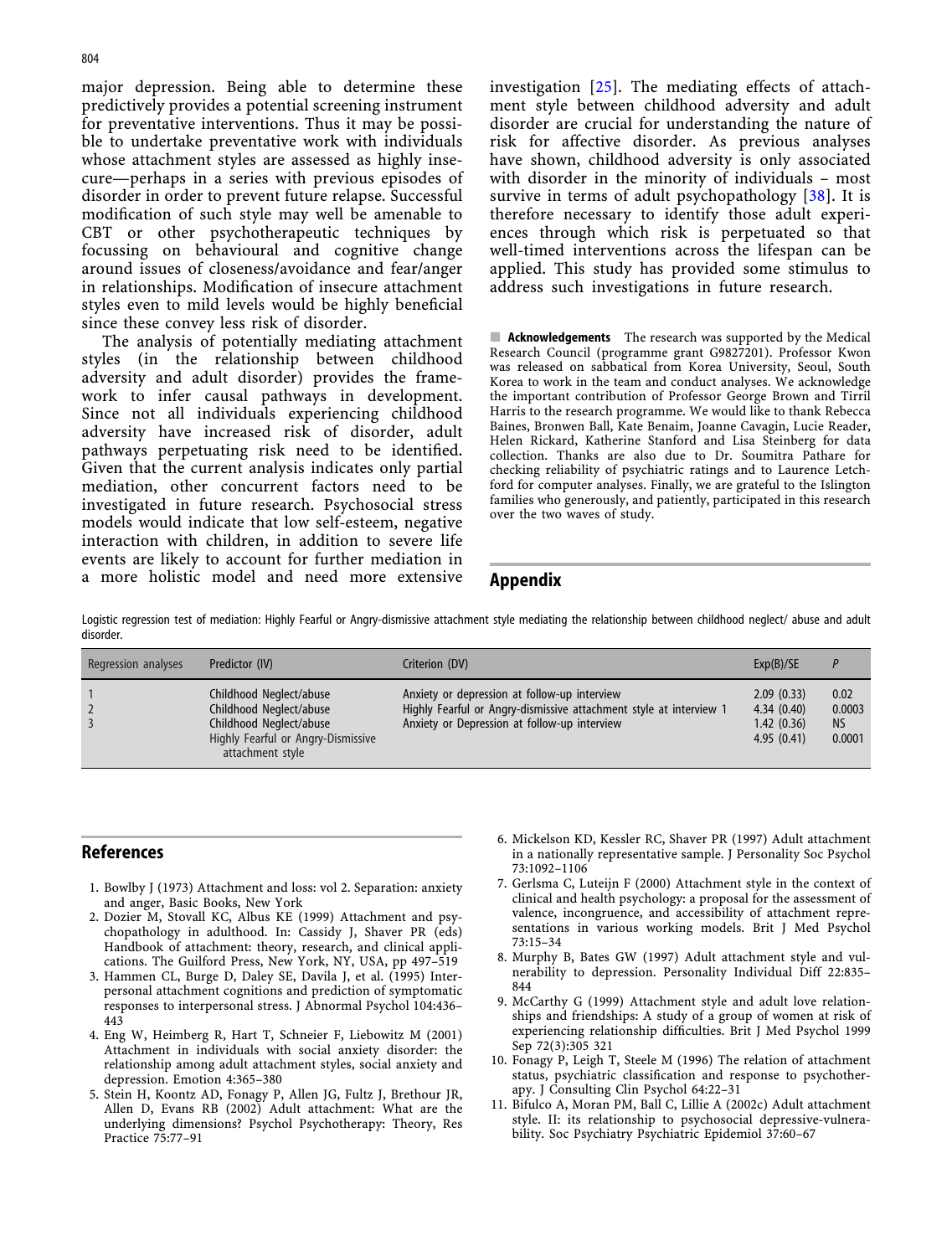- 12. Vertue, FM (2003) From adaptive emotion to dysfunction: an attachment perspective on social anxiety disorder. Personality Soc Psychol Rev, 7
- 13. Brown GW, Andrews B, Harris TO, Adler Z, Bridge L (1986) Social support, self-esteem and depression. Psychol Med 16:813–831
- 14. Davidson J, Hughes D, George L, Blazer D (1993) The epidemiology of social phobia: findings from the Duke Epidemiological Catchment Area Study. Psychol Med 23:709–718
- 15. Hart T, Turk C, Heimberg R, Liebowitz M (1999) Relation of marital status to social phobia severity. Depression Anxiety 10:28–32
- 16. Leary M, Kowalski R (1995) Social anxiety, Guilford, New York
- 17. Davila J, Beck JG (2002) Is social anxiety associated with impairment in close relationships? A preliminary investigation. Behav Therapy 33:427–446
- 18. Bartholomew K, Horowitz LM (1991) Attachment styles among young adults: A test of a four-category model. J Personality Soc Psychol 61:226–244
- 19. Rapee RM, Heimberg R (1997) A cognitive-behavioral model of anxiety in social phobia. Behav Res Therapy 35:741–756
- 20. Bowlby J (1977) Aetiology and psychopathology in the light of attachment theory. Brit J Psychiatry 130:201–210
- 21. Whiffen VE, Judd ME, Aube JA (1999) Intimate relationships moderate the association between childhood sexual abuse and depression. J Interpersonal Violence 14:940–954
- 22. Bifulco A, Brown GW, Moran P, Ball C, Campbell C (1998) Predicting depression in women: The role of past and present vulnerability. Psychol Med 28:39–50
- 23. Brown GW, Harris TO (1993) Aetiology of anxiety and depressive disorders in an inner-city population: I. Early adversity. Psychol Med 23:143–154
- 24. Harkness KL, Wildes JE (2002) Childhood adversity and anxiety versus dysthymia co-morbidity in major depression. Psychol Med 32:1–11
- 25. Brown GW, Bifulco AT, Andrews B (1990) Self-esteem and depression: III. Aetiological issues. Soc Psychiatry Psychiatric Epidemiol 25:235–243
- 26. Cummings EM, Cicchetti, D (1990) Toward a transactional model of relations between attachment and depression. In: Greenberg MT, Cicchetti D, Cummings EM (eds) Attachment in the preschool years: theory, research, and intervention. University of Chicago
- 27. Rankin LB (2000) Mediators of attachment style, social support, and sense of belonging in predicting woman abuse by African American men. J Interpersonal Violence 15:1060– 1080
- 28. Bifulco A, Moran PM, Ball C, Bernazzani O (2002b) Adult attachment style. I: its relationship to clinical depression. Soc Psychiatry Psychiatric Epidemiol 37:50–59
- 29. Bifulco A, Figueirido B, Guedeney N, Gorman L, Hayes S, Muzik M, Gatingny-Dally E, Valoriani VMK, Henshaw C (2004) Maternal attachment style and depression associated with childbirth: Preliminary results from a European/US cross-cultural study. Brit J Psychiatry (Special supplement) 184:31–37
- 30. Bifulco A, Brown GW, Lillie A, Jarvis J (1997) Memories of childhood neglect and abuse: corroboration in a series of sisters. J Child Psychol Psychiatry 38:365–374
- 31. Bifulco A, Moran PM, Ball C, Jacobs C, Baines R, Bunn A, Cavagin J (2002a) Childhood adversity, parental vulnerability and disorder: examining inter-generational transmission of risk. J Child Psychol Psychiatry 43:1075–1086
- 32. Bifulco A, Brown GW, Harris TO (1994) Childhood Experience of Care and Abuse (CECA): A retrospective interview measure. J Child Psychol Psychiatry 35:1419–1435
- 33. First M, Gibbon M, Spitzer R, Williams G (1996) Users guide for SCID, Biometrics Research Division
- 34. Baron RM, Kenny DA (1986) The moderator-mediator variable distinction in social psychological research: conceptual, strategic, and statistical considerations. J Personality Soc Psychol 51:1173–1182
- 35. Kline RB (2005) Principles and practice of structural equation modelling, 2nd edn. The Guilford Press, New York, London
- 36. Thompson R (2001) Childhood anxiety disorders from the perspective of emotion regulation and attachment. In: Vasey M, Dadds M (eds) The developmental psychopathology of anxiety. Oxford University Press, Oxford, pp 160–182
- 37. Dutton DG (1994) Intimacy-Anger and Insecure Attachment as Precursors of Abuse in Intimate Relationships. J Appl Soc Psychol 24:1367–1386
- 38. Bifulco A, Moran P (1998) Wednesday's child: research into women's experience of neglect and abuse in childhood and adult depression, Routledge, London, New York